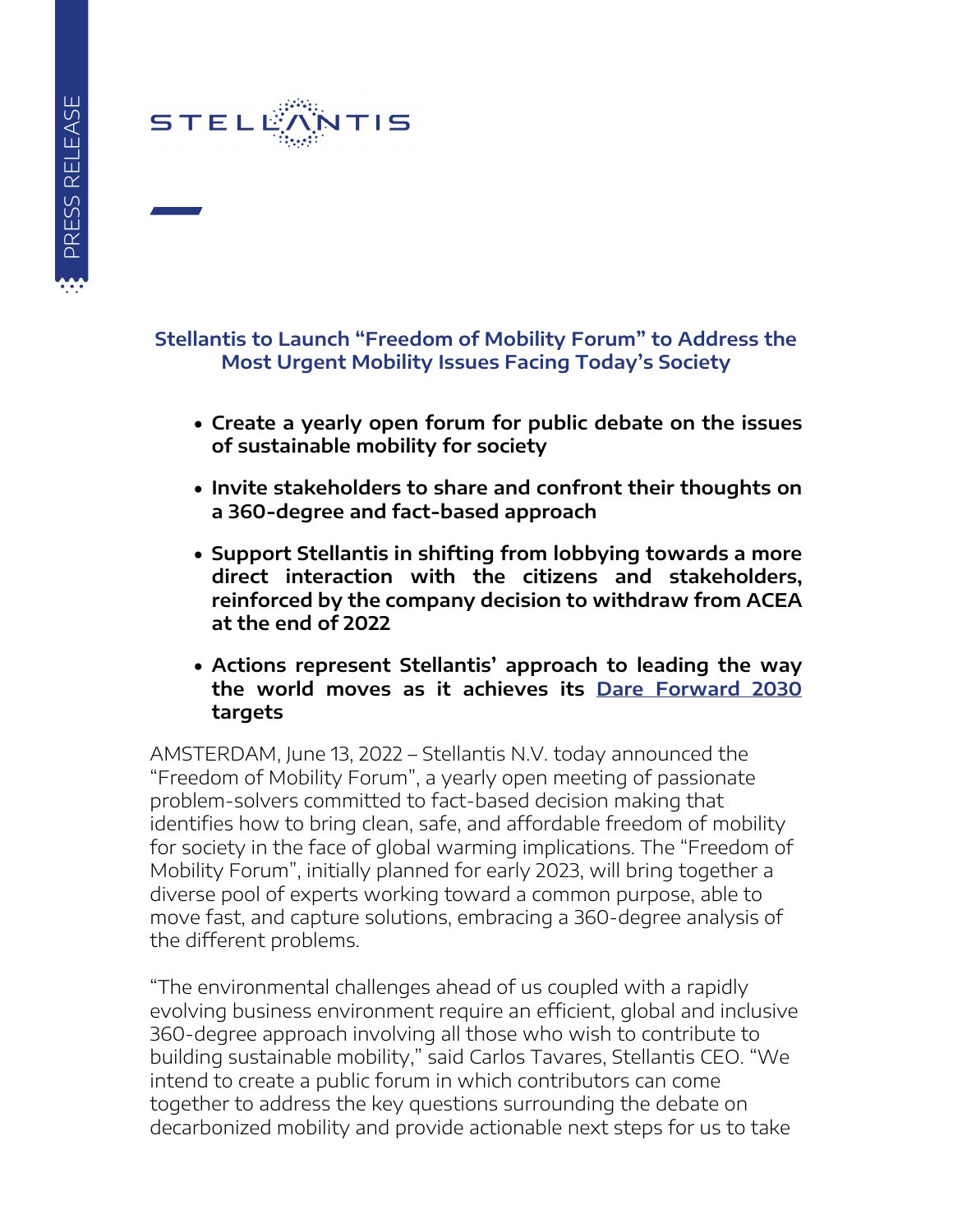together. Access to clean, safe and affordable mobility for the citizens across the world is at stake."

The "Freedom of Mobility Forum" will be planned and coordinated by an advisory board of experts representing various stakeholders in the industry, including mobility and technology providers, academics, politicians, scientists, among others. The forum will host debates on a select number of topics for each edition within the following engagement principles:

- Global view: the forum will address several questions with a 360 degree approach
- Fact-based: the forum will rely on facts to drive insights and possible solutions
- Transparency: the forum will be open to the public ensuring that all positions are made available to all
- Respect above all: attendees must engage in an honest, respectful, and collaborative manner

As part of this announcement, Stellantis confirms it will cease to be a member of the European Automobile Manufacturer's Association (ACEA) by the end of this year.

Stellantis will share further details on the event at a later date.

# # #

## About Stellantis

Stellantis N.V. (NYSE / MTA / Euronext Paris: STLA) is one of the world's leading automakers and a mobility provider. Its storied and iconic brands embody the passion of their visionary founders and today's customers in their innovative products and services, including Abarth, Alfa Romeo, Chrysler, Citroën, Dodge, DS Automobiles, Fiat, Jeep®, Lancia, Maserati, Opel, Peugeot, Ram, Vauxhall, Free2move and Leasys. Powered by our diversity, we lead the way the world moves – aspiring to become the greatest sustainable mobility tech company, not the biggest, while creating added value for all stakeholders as well as the communities in which it operates. For more information, visit www.stellantis.com.